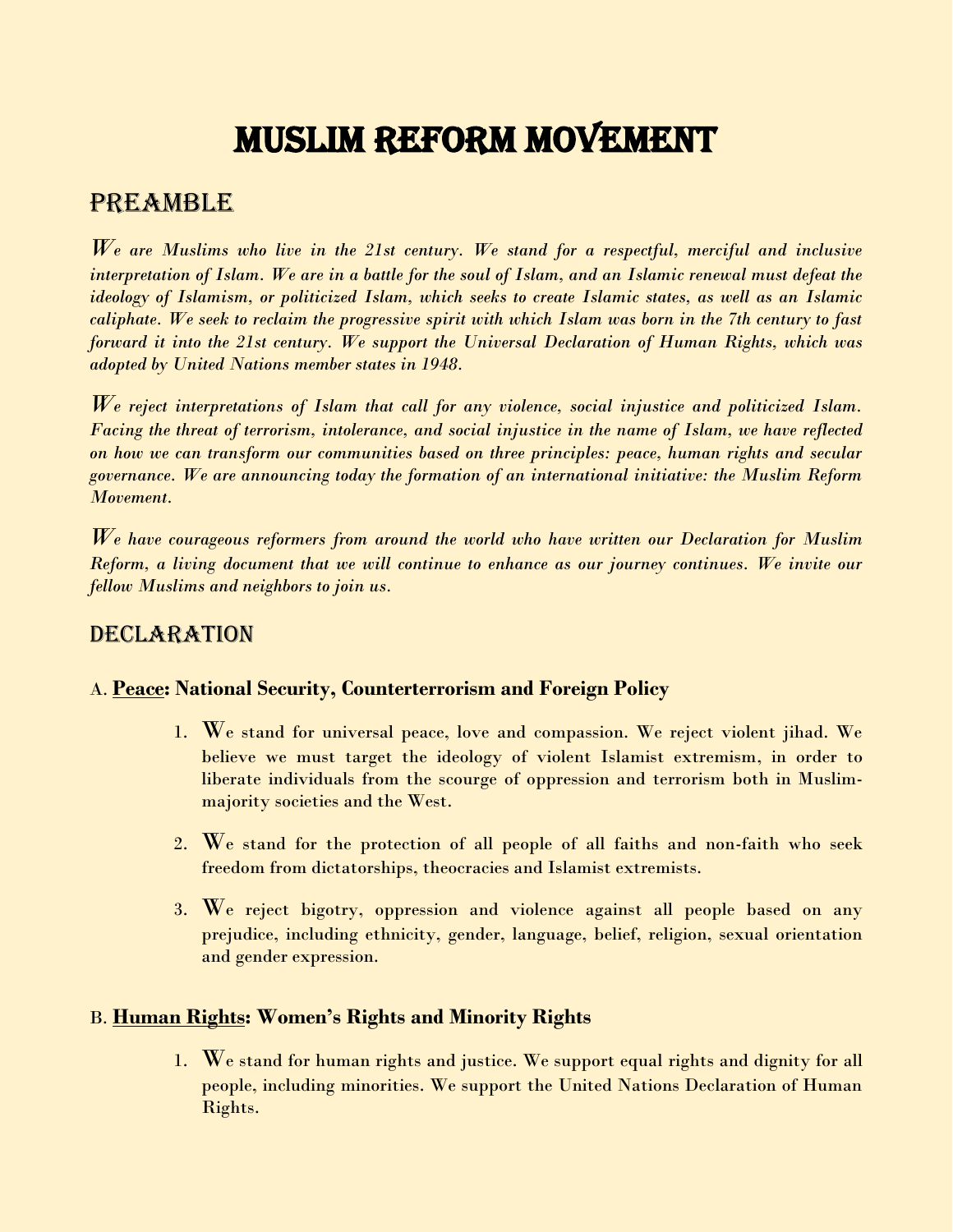- 2. We reject tribalism, castes, monarchies and patriarchies and consider all people equal with no birth rights other than human rights. All human beings are born free and equal in dignity and rights. Muslims don't have an exclusive right to "heaven."
- 3. We support equal rights for women, including equal rights to inheritance, witness, work, mobility, personal law, education, and employment. Men and women have equal rights in mosques, boards, leadership and all spheres of society. We reject sexism and misogyny.

#### C. **Secular Governance: Freedom of Speech and Religion**

- 1. We are for secular governance, democracy and liberty. We are against political movements in the name of religion. We separate mosque and state. We are loyal to the nations in which we live. We reject the idea of the Islamic state. There is no need for an Islamic caliphate. We oppose institutionalized sharia. Sharia is manmade.
- 2. We believe in life, joy, free speech and the beauty all around us. Every individual has the right to publicly express criticism of Islam. Ideas do not have rights. Human beings have rights. We reject blasphemy laws. They are a cover for the restriction of freedom of speech and religion. We affirm every individual's right to participate equally in *ijtihad*, or critical thinking, and we seek a revival of *ijtihad*.
- 3. We believe in freedom of religion and the right of all people to express and practice their faith, or non-faith, without threat of intimidation, persecution, discrimination or violence. Apostasy is not a crime. Our *ummah*--our community--is not just Muslims, but all of humanity.

*We stand for peace, human rights and secular governance. Please stand with us!* 

*Affirmed this Fourth Day of December, Two-Thousand and Fifteen*

*By the founding authors who are signatories below*

#### **#MuslimReform**

**Twitter**: @TheMuslimReform **Instagram**: @TheMuslimReform **Facebook**: [Muslim Reform Movement](https://www.facebook.com/Muslim-Reform-Movement-462078103964443/) **Email**[: MuslimReformMovement@gmail.com](mailto:MuslimReformMovement@gmail.com)  **Website**[: www.MuslimReformMovement.org](http://www.muslimreformmovement.org/)  *Please sign our declaration* [www.change.org](http://www.change.org/)